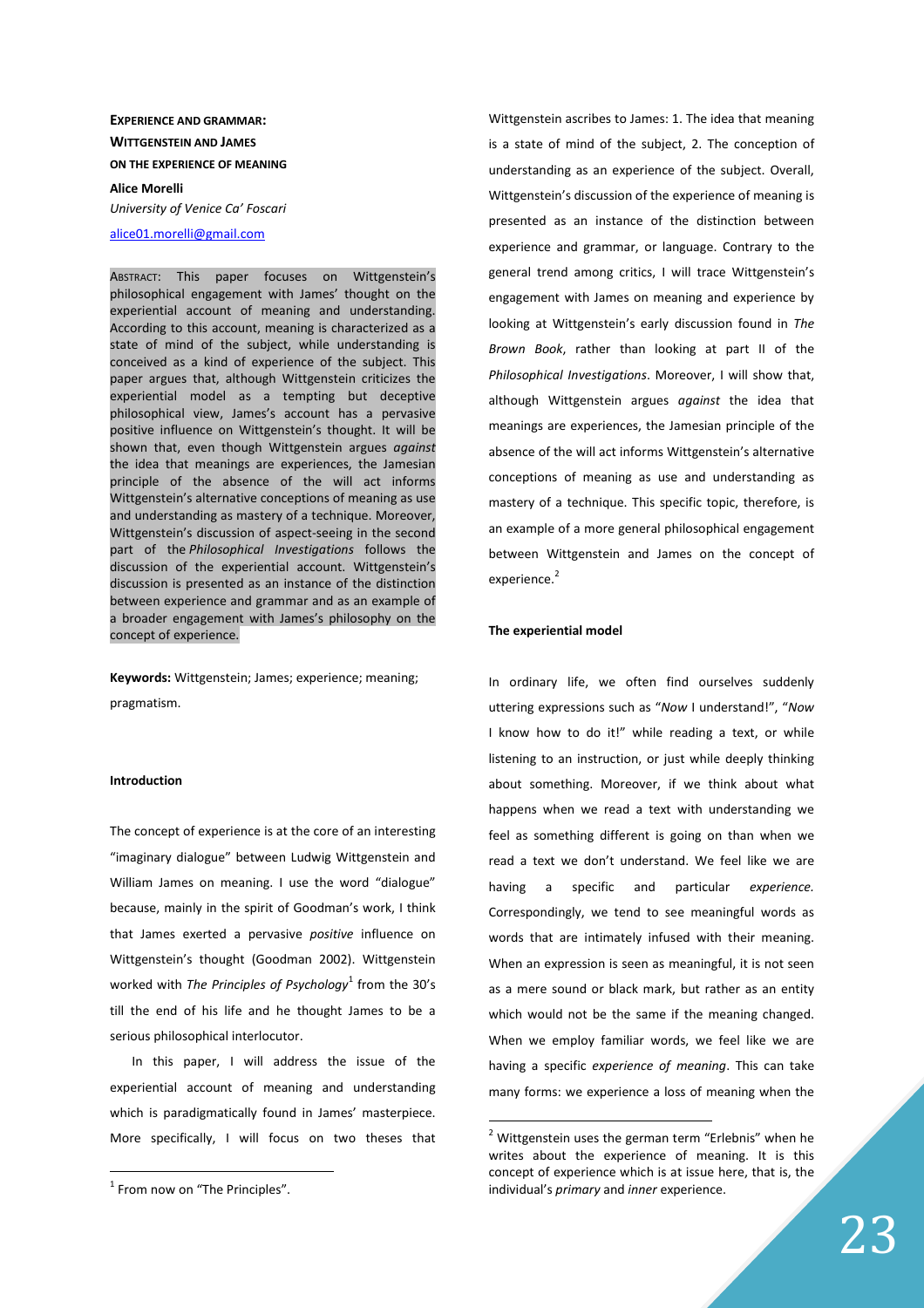word is repeated several times (RPP I  $$194$ )<sup>3</sup>, or we experience different meanings of the same word, such as experiencing "bank" as meaning a financial institution and then as meaning a river's edge, or we take a proper name to be intimately connected to its bearer (PI p. 282). Overall, it seems that every familiar word "carries an atmosphere with it in our minds, a corona of faintly indicated uses" (PPF §35). Is then understanding an inner process, namely the collection of all these experiences? Is the meaning of a word the experience one has in hearing or uttering it?

The phenomenology of understanding seems to suggest that meaning is something that we experience, that is, a state of the mind. We are thereby inclined to define understanding as a kind of experience which *accompanies* the hearing and uttering of words. After all, isn't this experience that distinguishes an intelligent uttering or reading from an automatic one? According to Wittgenstein, the experiential account of meaning and understanding is a tempting  $-$  but still deceptive  $$ philosophical view and it is paradigmatically endorsed by James in *The Principles*.

## **James and the priority of experience**

James does not actually say that meanings are a kind of experience. However, Wittgenstein ascribes to him the experiential account of meaning and understanding and this ascription, as I shall argue, is not unjustified. As Goodman suggested, experiences seem to stand as the best candidate for linguistic meaning in James' system of thought (Goodman 2002, 75). The experiential account is found at least in four settings of *The Principles* in chapters IX and X: 1. The passage about the feelings attached to words, 2. James' discussion on the sense of familiarity, 3. The Ballard case, 4. The empirical self.

1. In chapter IX, James famously states that "there is not a conjunction or a preposition, and hardly an adverbial phrase, syntactic form, or inflection of voice, in human speech, that does not express some shading or other of relation which we at some moment actually feel to exist between the larger objects of our thought. […] We ought to say a feeling of *and*, a feeling of *if*, a feeling of *but*, and a feeling of *by*, quite as readily as we say a feeling of *blue* or a feeling of *cold*" (James 1983, 238). Wittgenstein reads this passage as a view on meaning, that is, the idea that the meaning of a word is the specific feeling, or experience attached to it. However, to be precise, James is not dealing with the problem of linguistic meaning in *this* setting. This gets clearer if we report the entire passage. Before speaking about the feeling of words, James states that "if there be such things as feelings at all, *then so surely as relations between objects exist in rerum naturâ, so surely, and more surely, do feelings exist to which these relations are known*" and, after saying that we ought to say all those feelings, he complains that "we do not: so inveterate has our habit become of recognizing the existence of the substantive parts alone, that language almost refuses to lend itself to any other use" (James 1983, 238). In this context, James is mainly concerned about the misleading classical empiricist view of thought and experience as a set of separate and isolated "atoms". According to James, by contrast, the thought is sensibly continuous, that is, even the relations are part of it. He indeed distinguishes between substantive parts – the "resting places", and transitive parts – the "places of flight", and he criticizes traditional philosophy for not taking into account the latter.<sup>4</sup> However, even if the context is not specifically semantic, James repeatedly states that language is

 $\overline{a}$ 

 $\overline{a}$ <sup>3</sup> See "Bibliography" for abbreviations of Wittgenstein's works.

 $4$  James criticises the dichotomy between sensationalism and intellectualism: sensationalists have denied the existence of relations and tendencies; intellectualists, on the other hand, have similarly denied the existence of feelings but they have concluded that, since so, relations must be known by a pure act of Reason, or Intellect. This is a point which will be greatly emphasised in *The Essays on Radical Empiricism* (James 1996).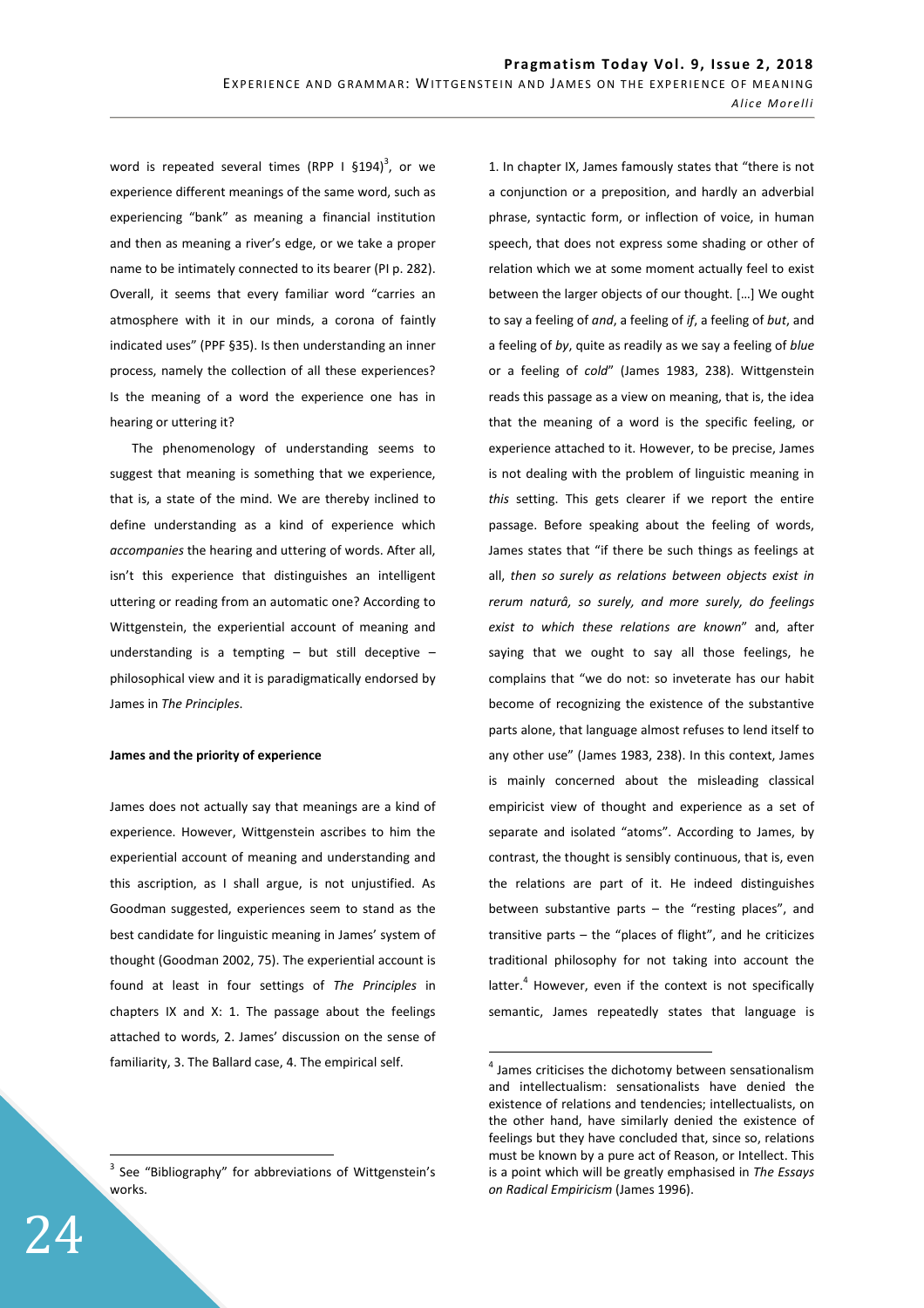inadequate and it does prevent us to see the truth given by experience. In particular, the naming process is what inclines us to see only the substantial parts of thought: we think that where we have a separate name, a separate thing must be there, whereas where there is no name, no entity can exist (James 1983, 238). This point introduces the priority given by James to experience over language and this is indeed a central part of the experiential model we are discussing.

2. What is the difference between an experience tasted for the first time and the same experience recognized as familiar? The sense of familiarity is generally something we badly manage to describe and characterize. In this context, James immediately moves to the linguistic level.

When we read such phrases as "naught but". "either one or the other", "*a* is *b*", "but, although it is, nevertheless", "it is an excluded middle, there is no *tertium quid*", […] is it true that there is nothing more in our minds than the words themselves as they pass? What then is the meaning of the words which we think we understand as we read? What makes that meaning different in one phrase from what it is in the other? "Who?" "When?" "Where?" Is the difference of felt meaning in these interrogatives nothing more than their difference of sound? (James 1983, 244).

Meaning is here conceived as something that we *feel* and, moreover, it is something that attaches to the word so that the word is not a *mere* word that passes in our mind. If the meaning is so conceived, then, accordingly, "that first instantaneous glimpse of some one's meaning which we have, when in vulgar phrase we say we 'twig' it" is "surely an altogether specific affection of our mind" (James 1983, 245). If we are still not convinced about the genuine linguistic import of James' passages, it might be useful to point out that James mentions and endorses Dr. Campbell's theory on sense and nonsense.

That connection [he says] or relation which comes gradually to subsist among the different words of a language, in the minds of those who speak it, is merely consequent on this, that those

words are employed as signs of connected or related things. […] Hence the sounds considered as signs will be conceived to have a connection analogous to that which subsisted among the things signified; I say, the sounds considered as signs; for this way of considering them constantly attends us in speaking, writing, hearing, and reading. When we purposely abstract from it, and regard them merely as sounds, we are instantly sensible that they are quite unconnected, and have no other relation than what ariseth from similitude of tone or accent (James 1983, 252).

According to James, Dr. Campbell's view helps to emphasize the fact that when we experience a sentence as meaningful, certain grammatical expectations are fulfilled. Nonsense in grammatical form would sound half-rational to us. If we know a language, then when we hear the first words of a sentence we expect other words to come after and we have a glimpse of the thought expressed even before the end of the uttering (James 1983, 245). In other words, when a sentence is understood and experienced as the expression of a unitary thought, then each word is felt not only as a word but as having a *meaning*. More specifically, this happens when we take meaning dynamically in a sentence. In this case, meaning can be reduced to a bare fringe of felt suitability or unfitness to context and conclusion. But meaning can also be taken statically, that is, without context. "The static meaning, when the word is concrete, as 'table,' 'Boston,' consists of sensory images awakened; when it is abstract, as 'criminal legislation', 'fallacy', the meaning consists of other words aroused, forming the so-called 'definition'" (James 1983, 255). Whether we take meaning dynamically or statically, the meaning seems to be a kind of mental state: an experience of fittingness in the former case, and a proper sensory image attached to the word in the latter. Moreover, this conception of meaning seems to presuppose a kind of priority of thought over language: language seems to be a mere vehicle of autonomous and pre-constituted thoughts. This suggestion brings us to the Ballard case.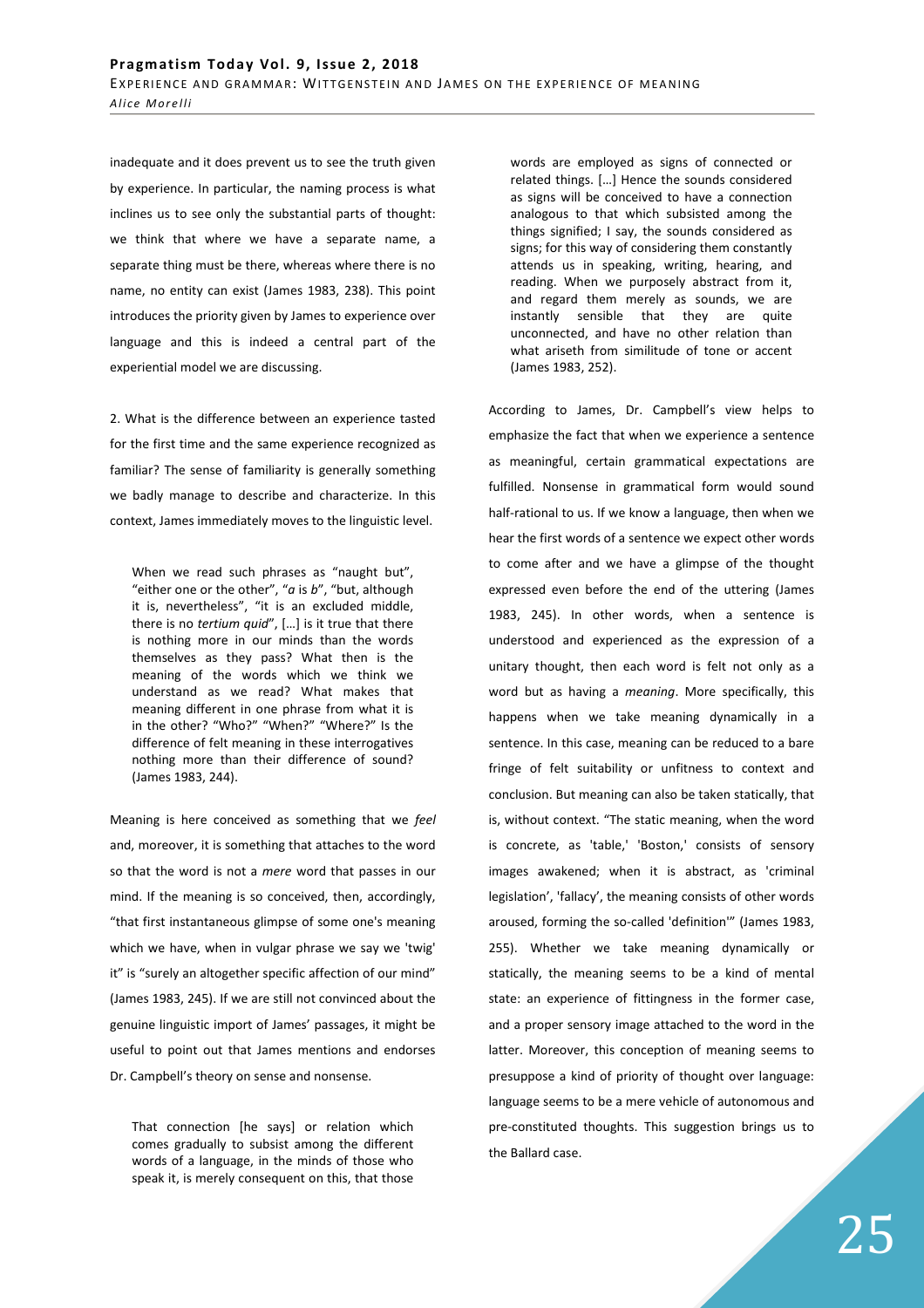3. Mr. Ballard is a deaf-mute man from birth who wrote some reminiscences of his childhood. He claimed to have been able to think before he could speak. Ballard writes: "It was during those delightful rides, some two or three years before my initiation into the rudiments of written language, that I began to ask myself the question: *How came the world into being*? When this question occurred to my mind, I set myself to thinking it over a long time" (James 1983, 257). James takes Mr. Ballard reports being sufficient proofs of the fact that thought is perfectly possible without language or speech. This conclusion is based, I think, on two assumptions: the idea that thought may be entirely divorced from behaviour, including the verbal one, and the methodological acceptance of introspection.<sup>5</sup> This brings us to the last point.

4. A man's empirical self is "*the sum total of all that he* CAN *call his*, not only his body and his psychic powers, but his clothes and his house, his wife and children, his ancestors and friends, his reputation and works, his lands and horses, and yacht and bank-account" (James 1983, 279). The self, so conceived, is constituted by the material self, the social self, the spiritual self and the pure ego. For our purposes, I will focus on the spiritual self. James defines it as "a man's inner or subjective being, his psychic faculties or dispositions, taken concretely" (James 1983, 283). What is to be underlined is that, according to James, we consider the spiritual self through a *reflective process* which is intimately different from an outward-looking point of view. Human beings immediately *know* their own inner states. "This attention to thought as such, and the identification of ourselves with it rather than with any of the objects which it reveals, is a momentous and in some respects a rather mysterious operation, of which we need here only say that as a matter of fact it exists" (James 1983, 284). Moreover, thanks to introspection we can individuate a certain portion of the stream that James calls "the active

element" in all consciousness. This element is what, in a certain sense, gives life to thought, to words, to everything that is experienced and it is something that is *felt* by the subject by *direct acquaintance*.

Overall, we might conclude that the experiential model endorsed by James involves four aspects: the idea that meanings are experiences, that is, feelings associated with the words; the idea that understanding is an affection of the mind which accompanies the uttering or reading of the words; the priority of thought over language, that is, the view of language as a vehicle of pre-constituted thoughts inwardly uttered; finally, epistemic priority given to the first person in the light of the methodological value of introspection. The priority of experience – even epistemologically – is then a core trait of James' thought and it is one of the elements of continuity between *The Principles* and *The Essays on Radical Empiricism*. Wittgenstein, as we shall see, argues against such priority and charges James with the failure to distinguish experience from meaning, language, or grammar.

# **Wittgenstein's concern**

According to Goodman, Wittgenstein is mainly interested in James' empiricism, that is, the idea that *experience* is a sufficient fundamental category. However, whereas James aims to analyze and classifying phenomena, Wittgenstein considers *concepts*. As a result, it is the concept of experience which is mainly at issue in his remarks about the experiential model. First of all, Wittgenstein warns us that the concept of experience is often used in philosophy to refer to something solid which could furnish a kind of "bedrock, deeper than any special methods and language-games". Something similar applies to the concept of fact or happening. However, he goes on, "such extremely general terms have an extremely blurred meaning. They relate in practice to innumerable special cases, but that does not make them any *solider*, no, rather it makes them more

 5 Both points are extensively criticized by Wittgenstein (PI §§327-343).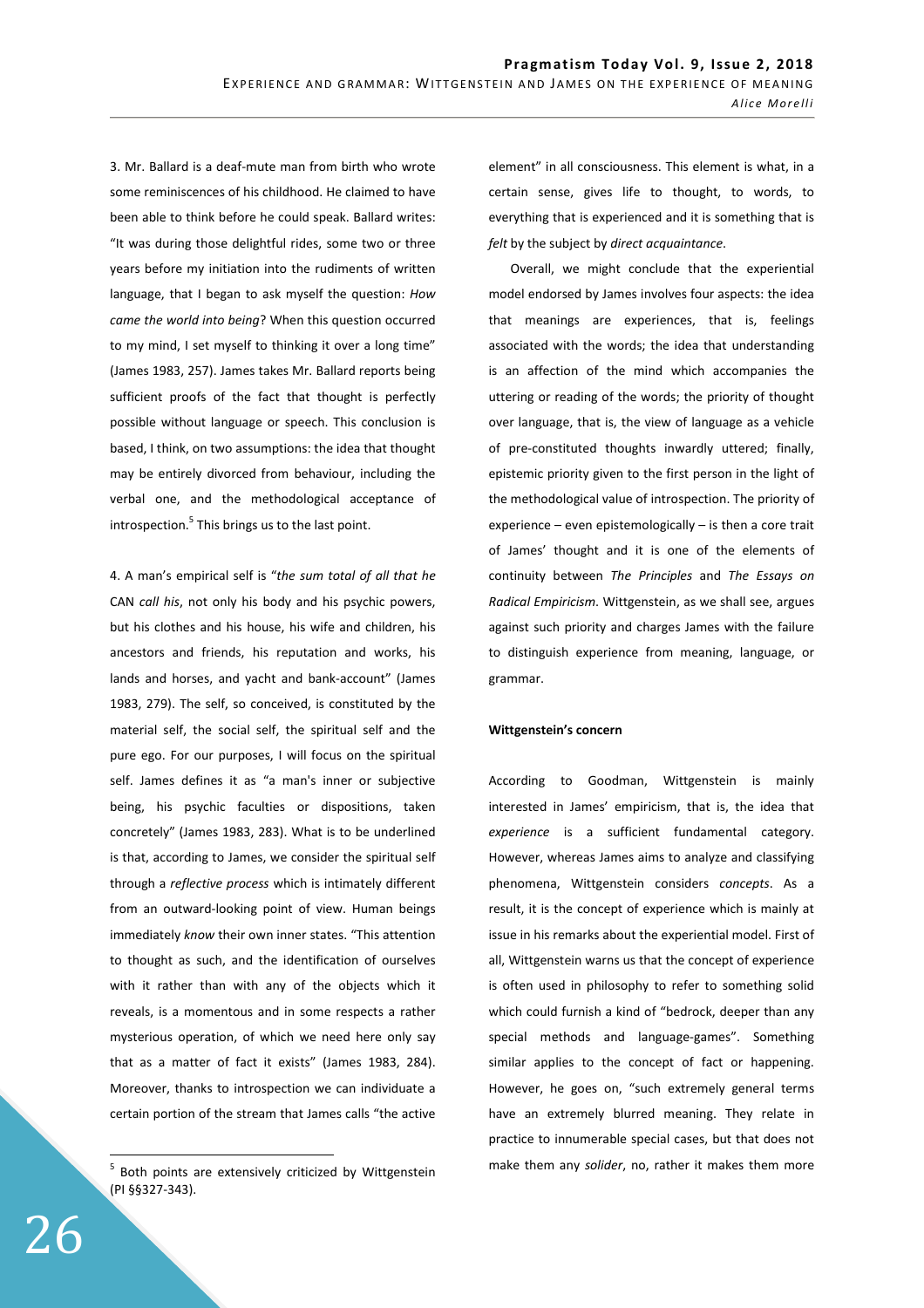fluid" (RPP I §648). Secondly, further misunderstandings stand behind the attempt to use such alleged "solider concept" to give an account of language. Wittgenstein's interest in the experiential model is therefore essentially semantic; he is concerned with James' conception of the experience of meaning as a deceptive model of meaning and understanding. Wittgenstein does not say that we don't have experiences of meaning, he rather warns us against the tendency to think that those experiences *constitute* meaning.

It is generally assumed that Wittgenstein writes extensively about the experience of meaning after finishing Part 1 of the *Philosophical Investigations* in 1945 because he feels that something is missing in the account of meaning as use exposed in that work. $<sup>6</sup>$ </sup> However, there is evidence of an early interest in this topic in writings from the first half of the 1930s and Wittgenstein does draw the distinction between meanings as states of mind and meanings construed in terms of "rules" already in *The Big Typescript*:

What are we to understand the "meaning" of a word? A characteristic feeling that accompanies the asserting (hearing) of the word? (The andfeeling, if-feeling of James.) Or are we to use the word "meaning" completely differently; and, for example, say two words have the same meaning when the same grammatical rules apply to both of them? (BT p. 29e).

I argue that Wittgenstein's discussion of the experience of meaning is *part of* his reflection about the concepts of meaning and understanding and it helps to shape the alternative model of meaning as use. Therefore, it is not the *later conception* of meaning. For this reason, I will try to retrace Wittgenstein's engagement with James by looking at an extensive discussion we find in *The Brown Book*, dated 1935-1936.

### **Limits and sources of the experiential model**

Wittgenstein famously writes that "for a large class of cases of the employment of the word 'meaning' – though not for *all* – this word can be explained in this way: the meaning of a word is its use in the language" (PI §43). For "use" Wittgenstein does not mean the practical function of the word. Rather, he is pointing to a certain *public* and *shared practice* with the word: the way a word is used in a system of signs, that is, a language. A word is used in accordance with certain *rules*, therefore normativity stands at the core of Wittgenstein's conception of meaning: meaning is best characterized as the *correct use* of a word in a specific language, or language game. Wittgenstein introduces the notion of grammar to elucidate this new perspective on language. Although the term "grammar" is used by Wittgenstein in a variety of ways, I will be using this term to refer to the rules of usage of a particular word or expression.<sup>7</sup> There is, therefore, a knowing how and when to use a term and this also provides a criterion for someone's understanding it. The concept of understanding, correspondingly, is best characterized in terms of a capacity to use the word, a "mastery of a technique" which is learned by training in a particular cultural system or, better, in a "form of life" (PI §§150, 19).

Nevertheless, Wittgenstein admits that the idea of meaning as some sort of conscious mental phenomenon is very seductive because it comes from some basic intuitions about the phenomenology of understanding.

We think of the meaning of signs sometimes as states of mind of the man using them, sometimes as the role which these signs are playing in a system of language. The connection between these two ideas is that the mental experiences which accompany the use of a sign undoubtedly are caused by our usage of the sign in a particular system of language. William James speaks of specific feelings accompanying the use of such words as 'and', 'if', 'or' (BB p. 78).

 $\overline{a}$ 

 $\overline{a}$ 

 $7$  Wittgenstein also talks about the grammar of an entire language to refer both to the set of rules that constitute that language and the study of the rules of that particular language (PG §§44, 23a, 23e, BT p. 58).

<sup>6</sup> Zemach 1995, Voltolini 2009.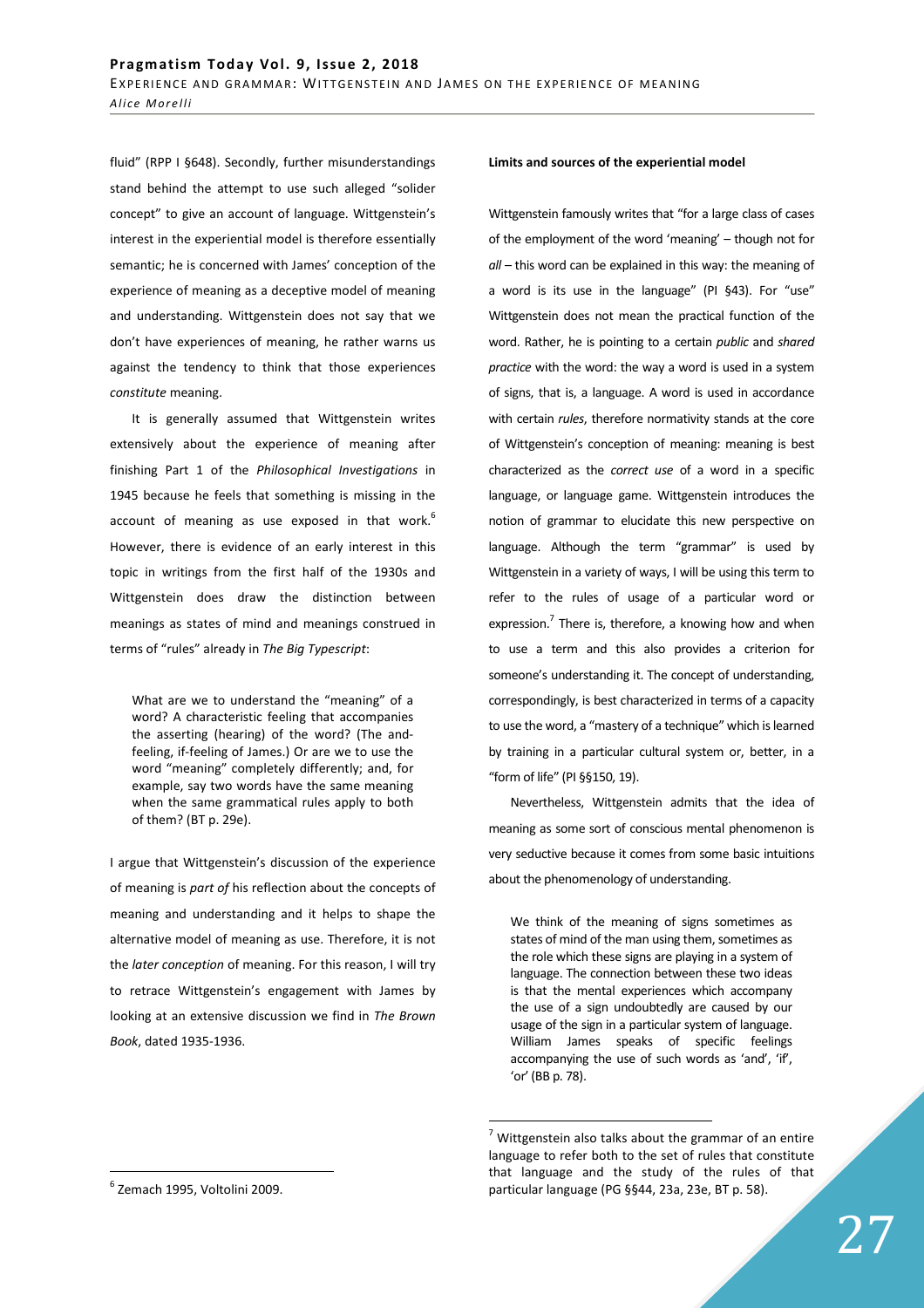Overall, Wittgenstein does not want to deny a certain phenomenology of the use of familiar terms. He rather criticizes the philosophical tendency to use such experiential elements *to ground* the meaning of terms. The outcome of his discussions is that "[t]he meaning of a word is not the experience one has in hearing or saying it, and the sense of a sentence is not a complex of such experiences" (PPF §37). We surely have specific experiences when we engage with familiar words, however, these experiences can't determine the meaning because, as we shall see, they presuppose such a meaning. In what follows I will first expose two limits of the experiential model that Wittgenstein discusses in the *Brown Book*: essentialism and the confusion between "expressing an experience" and "describing an experience".

After mentioning James, Wittgenstein admits that "there is no doubt that at least certain gestures are often connected with such words, as a collecting gesture with 'and', and a dismissing gesture with 'not'. And there obviously are visual and muscular sensations connected with". However, "it is clear enough that these sensations do not accompany *every* [my emphasis] use of the word 'not' and 'and'" (BB pp. 78-79). When we understand the meaning of a word, we say, a specific experience must occur in me other than the mere hearing or reading the word. However, do we always have that particular experience when we understand the meaning? It is useful to imagine the following case: I give to a person a list of words and I ask her to say "yes" or "no" after the uttering of each word according to whether she understands the word or not. We then ask this person to remember what happened in her mind when she understood the word and when she did not understand the word. According to Wittgenstein, this mental experiment will show us a multitude of different characteristic experiences, but it will not show us *one* experience which we should call "the experience of understanding".

There will be such experiences as these: I hear the word "tree" and say "Yes" with the tone of voice and sensation of "Of course". […] I hear "Mamma", this strikes me as funny and childish- "Yes". […] I hear "spinthariscope", and say to myself, "Must be some sort of scientific instrument", perhaps try to think up its meaning from its derivation and fail and say "No". […] There will, on the other hand, be a large class of cases in which I am not aware of anything happening except hearing the word and saying the answer (BB p. 155).

When we describe the characteristic experiences that accompany our use of signs we are describing just *one* possible case within many, but our way of speaking assumes that there should be a specific experience which characterizes what we want to define. This experience is thought to be the *essential* feature of the phenomena, the element which must be in common of all phenomena of that type. Wittgenstein thinks that this philosophical tendency comes from a dissatisfaction toward his own descriptions. Let's go back to the previous example: there could be the case in which the person should have to say simply "I know of no particular experience at all, I just said 'Yes', or 'No'" after hearing the uttered words. I merely *reacted* in that way. This description, however, is thought to be too meagre. One could say that surely this couldn't have been all. The experiential element seems to offer a more solid basis for a description which is more respectful of the human character of language but, since we cannot really point to any such essential experience, we find ourselves in

a curious difficulty: on the one hand it seems we have no reason to say that in all cases in which we understand a word one particular experience- -or even one of a set--is present. On the other hand, we may feel it's plainly wrong to say that in such a case all that happens may be that I hear or say the word. For that seems to be saying that part of the time we act as mere automatons. And the answer is that in a sense we do and in a sense we don't (BB p. 156).

It is in this context that Wittgenstein applies to language James's view of "the absence of an act of volition" and he explicitly employs James' example: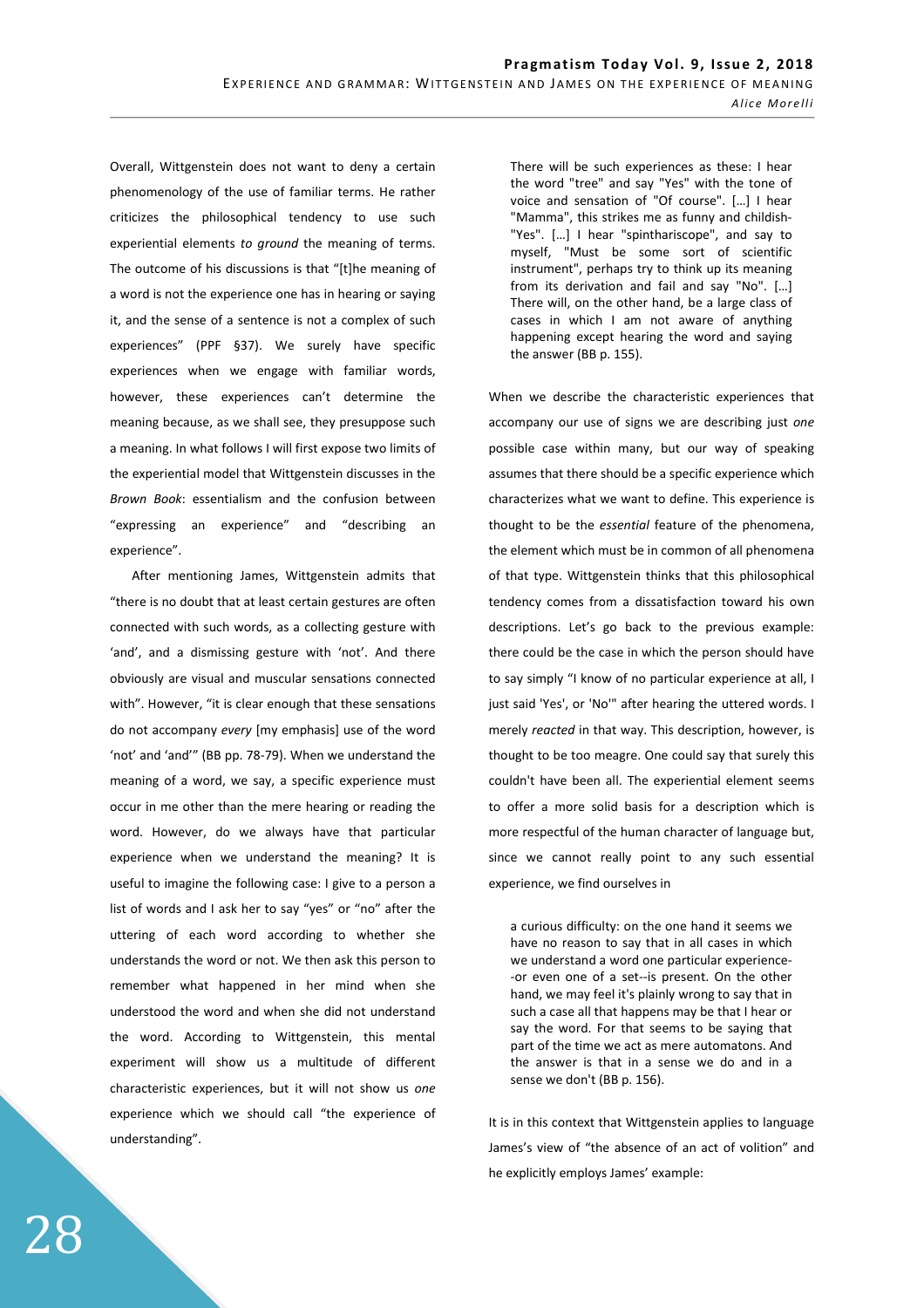It has been said that when a man, say, gets out of bed in the morning, all that happens may be this: he deliberates, "Is it time to get up?", he tries to make up his mind, and then suddenly he finds himself getting up. Describing it this way emphasizes the absence of an act of volition. […] Now there is something in the above description which tempts us to contradict it; we say: "We don't just 'find', observe, ourselves getting up, as though we were observing someone else! (BB p. 150).

In this context, Wittgenstein is thinking *along with* James. We are not content with that description as we are not content with the picture of meaning as use. There must be something more, we say, otherwise we would employ *mere* words, *mere* sounds whereas when we speak and read we are dealing with meaningful signs. Wittgenstein's discussion of various cases has a deflationary force: just like it is not necessary that there is a willing act every time we do a voluntary act, so there does not have to be an act, or experience of understanding or meaning in order for someone to understand or mean something.

The second limit of the experiential model concerns our misleading way of employing the concept of experience. In particular, according to Wittgenstein we fail to distinguish between "reporting an experience" and "expressing an experience" (Schulte 1993, 60-62). Wittgenstein writes that the philosophical trouble we have been turning over is connected with the use of the word "particular". "We have been inclined to say that seeing familiar objects we have a particular feeling", "that we had a particular experience when we acted voluntarily", or that we feel a particular sensation when we hear or read a known word (BB p. 158). The word "particular" has two different uses: the transitive use, and the intransitive one. In the first case, the word is used preliminarily to a description, a specification or a comparison. That means I can answer the question "In what way particular?" by explaining in different words. For example, we might describe the smell of a dish by saying that "This pasta has a *particular* smell. It is the smell I felt every day when I was a child at school". In the second case, the word is used to *give emphasis* and it does not require further description. It is an expression similar to "peculiar", "out of the ordinary", or "uncommon". For example, the sentences "What a peculiar smell!", or "This face has a particular expression!". However, this is not the only way we could emphasize something with words. Wittgenstein introduces the interesting notion of "reflexive use of words". Like the intransitive use, the reflexive form of speech is a matter of emphasis but the difference is that it can always be "straightened up" (BB p. 161), that is, we can always rephrase what we want to say in straight – not reflexive – terms. For example, we say in the reflexive mode "That's that" meaning "The matter is closed", or "That is settled". The reflexive form, therefore, is a special case of the transitive use. According to Wittgenstein, when we philosophize about understanding and meaning we use the word "particular" in a way which is very similar to the intransitive use but "we are regarding its use as a special case of the transitive use" (BB p. 160), i.e., the reflexive use. We think we are denoting with the word "particular" an elusive and mysterious experience which cannot be properly grasped by language. In particular, "we feel as though we could give an experience a name without at the same time committing ourselves about its use. […] We are emphasizing, not comparing, but we express ourselves as though this emphasis was really a comparison of the object with itself; there seems to be a reflexive comparison" (BB pp. 159-160). However, when we employ such expressions we indeed are not properly describing anything, we are just *expressing* those particular experiences we are having. We might say that those expressions are expressions that we correctly employ as expressions of particular experiences – it is a use which is included in their grammar – but they are not descriptions of those experiences. When I say that I feel a particular experience when I read with understanding, a further demand of specification about such an experience may put the mind on a whirl because I would point to that experience again. I am not comparing that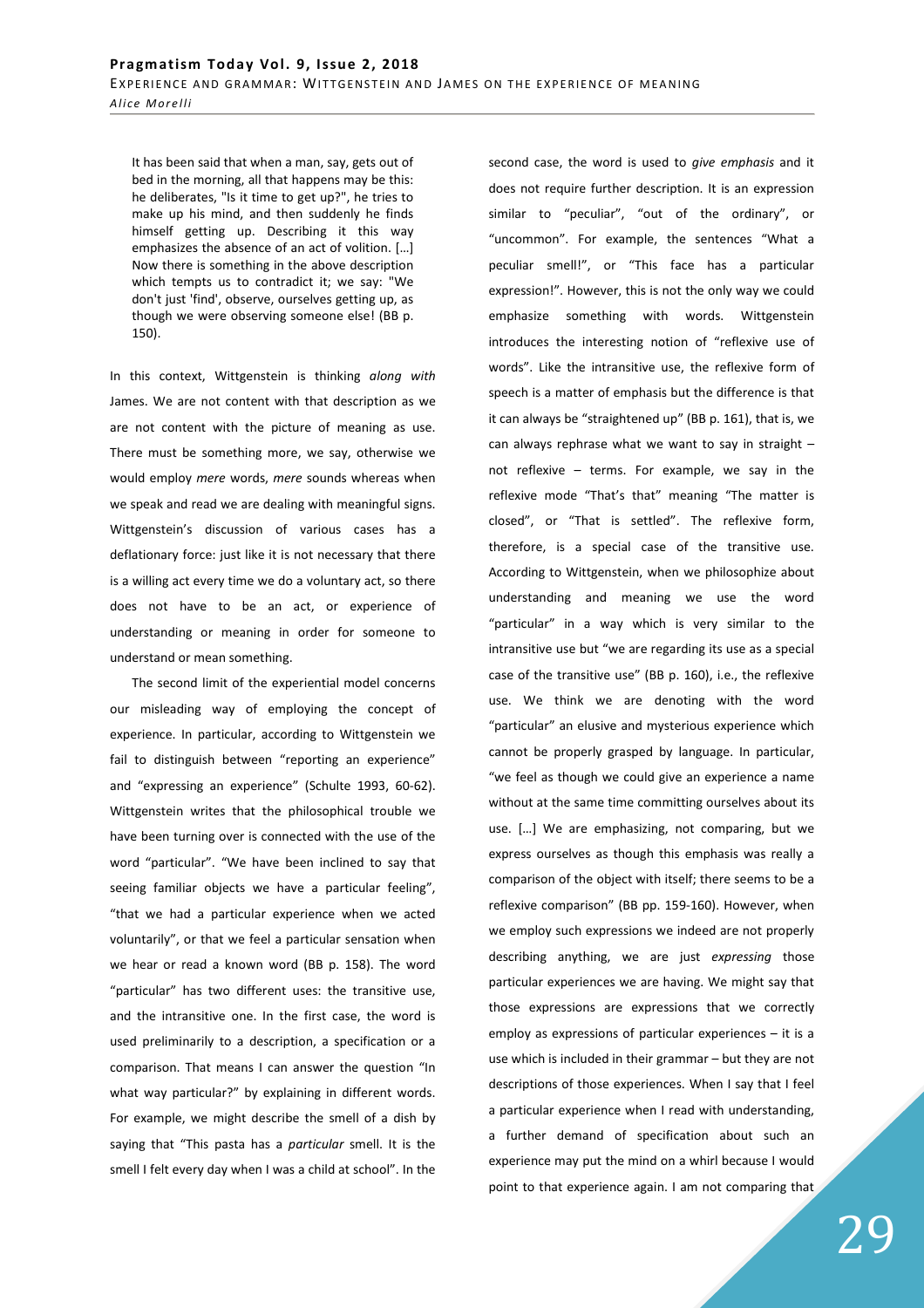experience with another paradigm, I am just giving emphasis to it, I am saying that I am having it. This is a temptation, though, that it is strictly connected to the philosophical perspective and in particular to a way of doing philosophy that clearly echoes James' introspective method.

When we philosophize about this sort of thing we almost invariably do something of this sort: We repeat to ourselves a certain experience, say, by looking fixedly at a certain object and trying to 'read off' as it were the name of its colour. And it is quite natural that doing so again and again we should be inclined to say, "Something particular happens while we say the word 'blue'". […] But ask yourself: Is this also the process which we usually go through when on various occasions- not philosophizing--we name the colour of an object? (BB p. 149).

## **Two senses of "experience"**

In the *Brown Book* Wittgenstein introduces also an intimate connection between the discussion on the meaning experience and the discussion on aspectperception. "Our sentence 'I have this feeling while I'm writing' is of the kind of the sentence 'I see this'" (BB p. 174). Aspect perception is a mechanism that stands between sensory information and conceptual elaboration. What does it mean to say that one can see a certain object at one time *as this* and at another time *as that*? When we look for a man in a puzzle picture, for example, we might start seeing mere dashes, and then later appears a face. We would then say: "Now I see it as a face" (BB p. 163). In cases like these, Wittgenstein says that we are inclined to think that seeing a man in a puzzle picture is not merely seeing a complex of lines, but rather it is having an additional and particular experience different from the mere seeing of the puzzle picture. Here, however, we are dealing with two different uses of the term "seeing": seeing *tout court* and seeing an aspect. Is aspect-seeing an additional process to seeing *tout court*? Is the meaning experience an additional process to the *mere* hearing or uttering the word? Wittgenstein writes against this philosophical

tendency. Seeing an aspect is not seeing an additional and different object, but it is rather seeing the same object in a *different way*. Aspect-perception, therefore, is not perception of a particular property of the object but it is rather an exercise of some recognition capacities. At this point, we are in better position to understand Wittgenstein's discussion in Part 2 of the *Philosophical Investigations*.

Only of someone *capable* of making certain applications of the figure with facility one says that he saw it now this way, now that way. The substratum of this experience is the mastery of a technique (PPF §224).

The outcome of Wittgenstein's discussion is to show that, as we are inclined to think about aspect-seeing as an additional process to mere seeing, so we are inclined to conceive the experiences of meaning and understanding as additional processes which accompany the *mere* reading of words. However, Wittgenstein clarifies the fact that when we speak about the experience of meaning, the concept of experience used is not that of the *primary experience*, like having some sensation, feeling pain, etc, but a kind of experience which *presupposes a particular ability*, or competence. This competence is the mastery of the use of words which constitutes their grammar. Such an experience already presupposes meaning as use, therefore it cannot be what constitutes such a meaning.

But how odd for this to be the logical condition of someone's having such-and-such an *experience*! After all, you don't say that one 'has toothache' only if one is capable of doing suchand-such. – From this it follows that we cannot be dealing with the same concept of experience here. It is a different concept, even though related. Only of someone who *can do*, has learned, is master of, such-and such, does it makes sense to say that he has had *this* experience (PPF §223).

30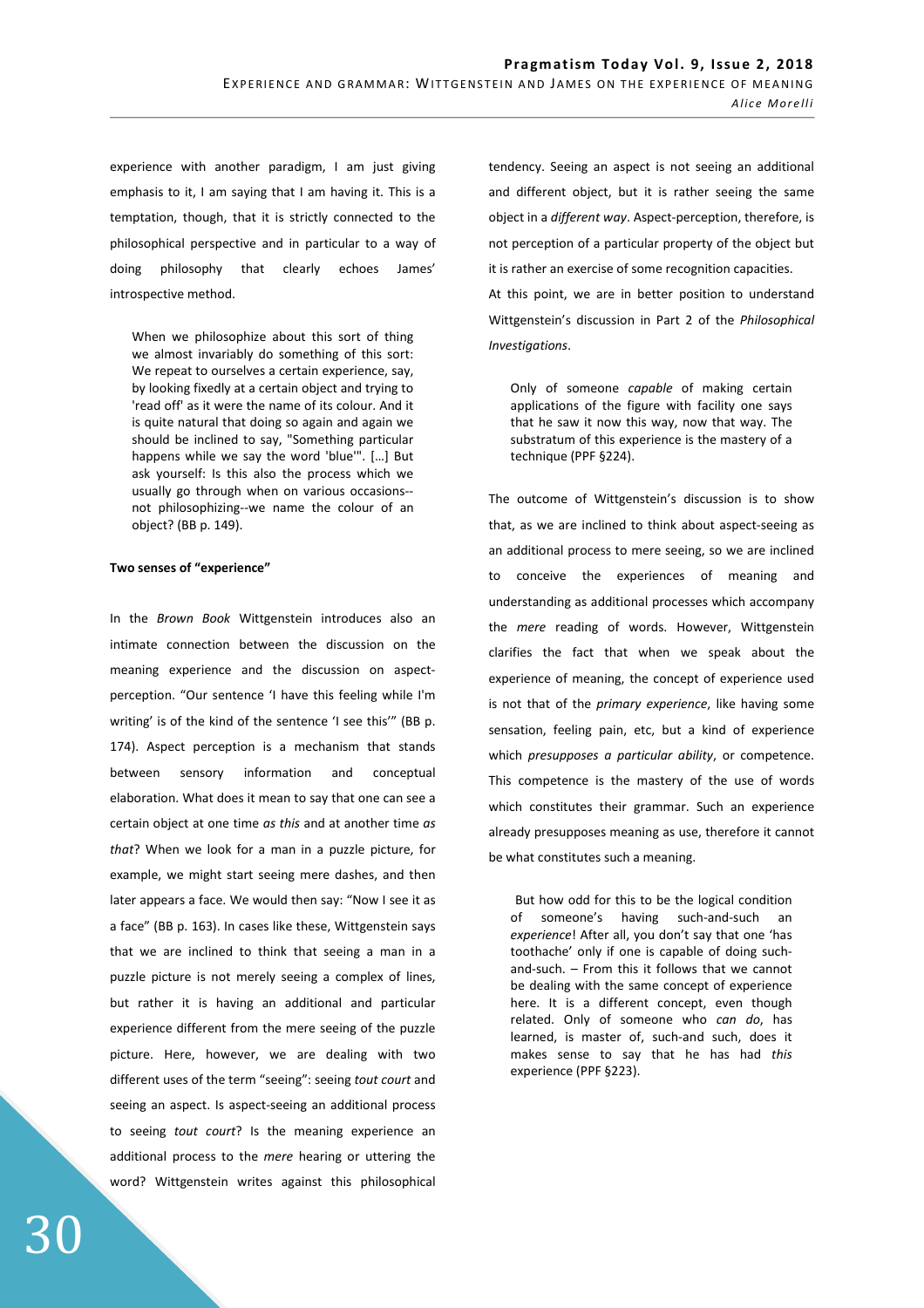According to Wittgenstein, therefore, the experience of meaning is an experience that we actually have when we engage with familiar words, but it is accommodated – together with other subjective aspects of the use of language – by the notion of *secondary meaning* of a word. This meaning presupposes the primary meaning, that is, meaning as the role and use of the word in the language- its grammar. The expression "to experience the meaning of a word" is a secondary use of language, that is, an expression for which the primary use of "meaning" is essential.

#### **Conclusion: from experience to grammar**

The experiences of understanding and meaning occur simultaneously with the reading or hearing of the signs, hence seem radically different from understanding in the sense of the ability to use words and meaning as the role of signs in a system. Wittgenstein's discussion is meant to show, by contrast, at least the *semantic* dispensability of the notion of meaning experience: it is not a necessary condition for understanding an expression and for correctly employing it.<sup>8</sup> Overall, Wittgenstein's remarks are meant to reverse the Jamesian view on experience and thought: the priority is given to grammar, that is, the rules according to which we employ and understand words. Part of the philosophical task is then to clarify the grammar of the concept of experience and to show that even such concept, like every other concept, is used in accordance with rules embedded in a certain public and shared practice, therefore it cannot provide a more solid ground for the meaning of words.

To conclude, I would like to highlight two points. Firstly, the priority of grammar over experience involves a different view of language itself. Whereas James sometimes, especially in *The Principles*, seems to conceive language as a tool to share pre-constituted thoughts, Wittgenstein rather conceives language as a

 $\overline{a}$ 

human activity, or practice the mastery of which must be presupposed in order to formulate inward thoughts themselves.

An intention is embedded in its situation, in human customs and institutions. If the technique of the game of chess did not exist, I could not intend to play a game of chess. In so far as I do intend the construction of a sentence in advance, that is made possible by the fact that I can speak the language in question (PI §337).

Secondly, I would like to suggest that Wittgenstein's distinction between two senses of "experience" might also be used – independently of Wittgenstein's own interest – to highlight a concept of immediate experience which is not that of the *Erlebnis*. Such a concept does not involve any epistemological priority of the first person and, indeed, it rather focuses on the continuous interaction between the subject and a world which is inherently social; a way of doing and undergoing. The philosophical engagement between Wittgenstein and James on the experiential model of meaning and understanding is, then, an instance of a broader philosophical reflection on the concept of experience, which is a core issue for the pragmatist tradition. By stating that, I do not want to argue that Wittgenstein might be considered a pragmatist philosopher, but rather I want to stress the philosophical relevance of a research which takes into consideration Wittgenstein and the pragmatist tradition together. Wittgenstein, as we have seen, argues against the Jamesian priority of experience over language. However, in the light of what has been suggested above, we might add a further step which can be the object of further research: not just from experience to grammar, but from *Erlebnis* to *Embodiment*. 9

 $\overline{a}$ 

<sup>&</sup>lt;sup>8</sup> Wittgenstein provides further proof for this point by discussing the case of the "meaning-blind person" (PPF §§257-261).

<sup>&</sup>lt;sup>9</sup> In this way, the research might be extended so to include Dewey's reflection on experience (Dewey 1939).